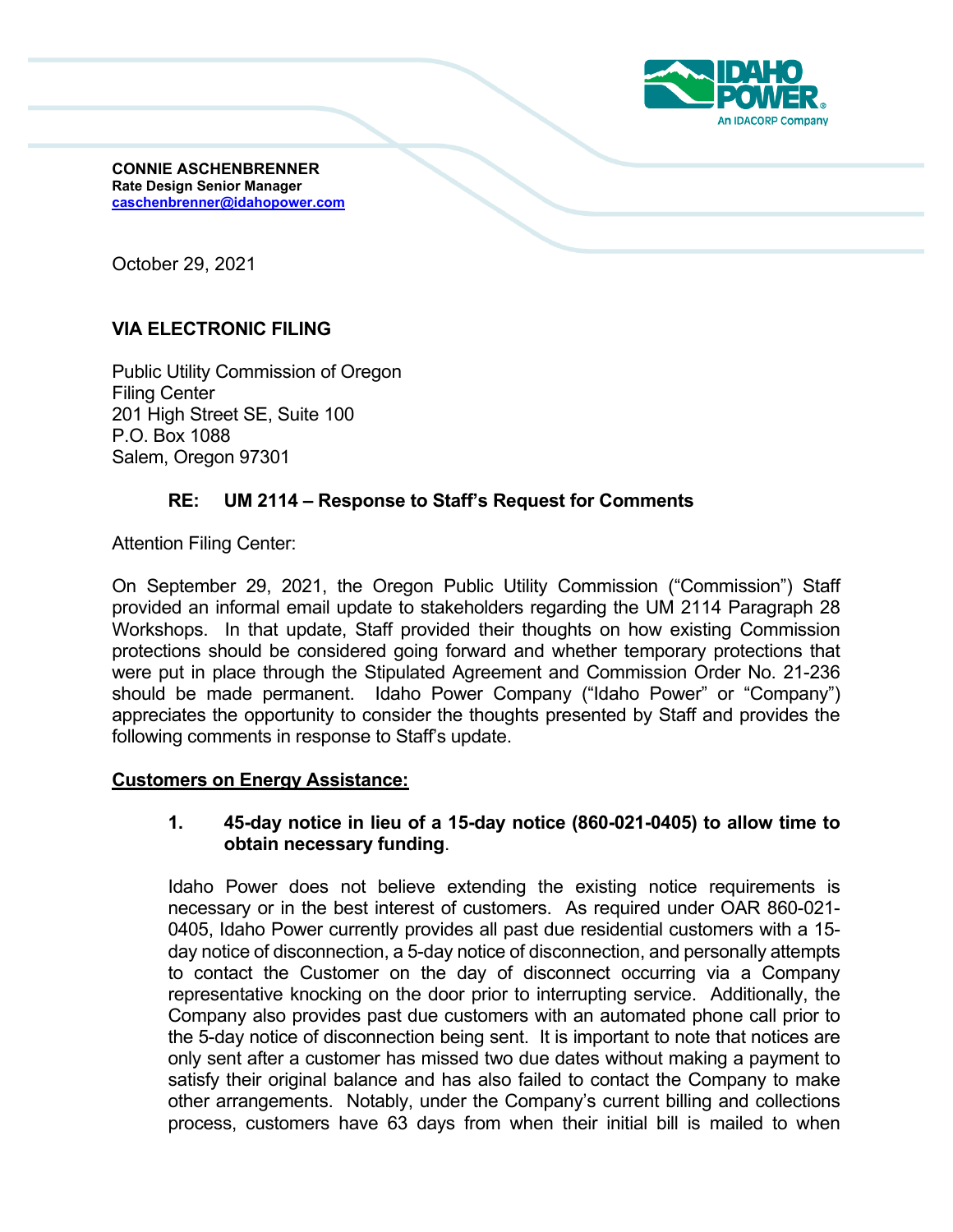disconnection for nonpayment of said initial bill may occur.

During this 63-day credit and collection cycle, customers can contact the Company to make a payment, enroll in a Time Payment Arrangement ("TPA"), or otherwise work with the Company to find a mutually agreeable option that prevents disconnection from occurring. Past due customers who advise the Company that they've received an energy assistance pledge will have their pending disconnection cancelled for 42 days. If the Company does not receive the customer's pledged energy assistance funds within these 42 days, the Company will restart the disconnection process and reissue a 15-day notice of disconnection to the customer.

By extending the noticing timeline requirements for only energy assistance recipients, those customers who may otherwise qualify to receive energy assistance but were unable to do so, due to energy assistance funding limitations or some other factor, would be precluded from the proposed extended protection. Therefore, similarly situated customers could end up being treated differently due to factors outside of the Company's control. The Company also believes that further increasing the length of time that customers are able to remain in arrears may result in an increase in bad debt expense which could ultimately result in increased rates for all customers within the class.

If the Commission ultimately determines separate notice requirements are warranted, the Company notes that in order to automatically separate and extend noticing processes for customers that have received energy assistance, systematic enhancements to the Company's Customer Relationship and Billing ("CR&B") system, such as being able to dynamically determine whether a customer is a recent energy assistance recipient, would be required.

In consideration of the above, the Company does not support a 45-day notice in lieu of a 15-day notice to allow time for customers on energy assistance to obtain necessary funding in order to avoid disconnection for nonpayment.

## **2. TPAs extended to 24 months**

Similar to some of the items outlined above, the Company is concerned about the impact that a permanent TPA duration extension may have on bad debt expense, required CR&B enhancements, and inequitable treatment of similarly situated customers. Additionally, the Company does not believe there has been sufficient time to evaluate whether 24-month long TPAs are effective and promote positive customer payment behavior. Specifically, and based on all residential customers participating in the Payment Arrangement Match option of the Company's Arrearage Management Program ("Program"), over 70% of customers enrolled in the 12-month match option (a 24-month TPA) through August 2021 broke the terms of their arrangement by not making their agreed upon monthly payment after enrolling in the Program. For these reasons, the Company does not currently support permanently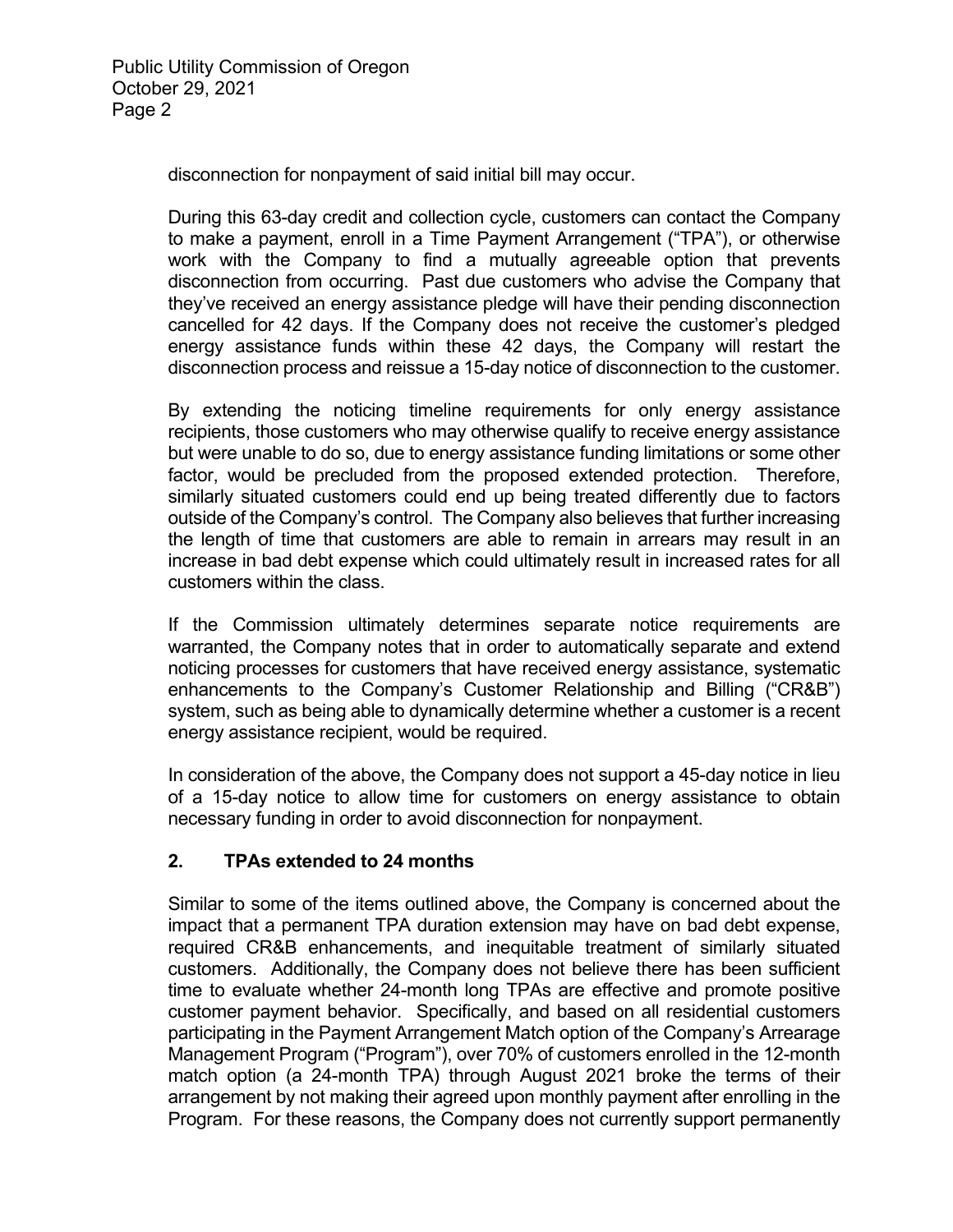extending TPA durations for up to 24 months.

## **3. Waive reconnect fee and field visit charge (once, maybe twice per year) (860-021-0330 and 0420).**

Waiving a number of reconnect fees and field visit charges per year for customers on energy assistance may similarly lead to costs being unnecessarily allocated to the entire customer class and could therefore result in higher rates. Such a practice is contrary to the cost causation principle which seeks to identify and recoup costs from customers causing said costs to be incurred, thereby preventing upward rate pressure through the socialization of the incurred costs.

The Company does not support waiving a number of reconnect fees and field visit charges per year for customers on energy assistance due to rate impact concerns for the customer class. However, if such a waiver is ultimately adopted by the Commission, the Company recommends that remote connect/disconnect capable meters be approved for use in these circumstances in order to minimize utility costs incurred.

# **4. Waive deposit payments (860-021-0205).**

The Company is supportive of Staff's recommendation to revise OAR 860-021-0205 and waive deposit requirements for all residential customers so long as all other nondeposit reconnection rules and requirements remain the same.

# **5. Allow equal payment when there is a balance on the account (860-021- 0414).**

The Company believes a similar equal payment option already exists under existing rules for customers with an account balance. OAR 860-021-0415 already allows past due customers the option of enrolling in a levelized payment plan which sums the customer's average annual bill plus any account arrears and divides by twelve, thereby providing twelve equal monthly payments, the first of which is due as a down payment. After having completed the terms of their levelized payment plan, the customer's account may no longer be in arrears and enrollment in the Company's Budget Pay Plan, which also allows for levelized monthly payments, may be available.

Because past due customers already have the option to enroll in a levelized payment plan under existing TPA rules, the Company does not believe it is necessary to modify its Budget Pay Plan to allow customers in arrears a duplicative option of enrolling in a levelized payment plan.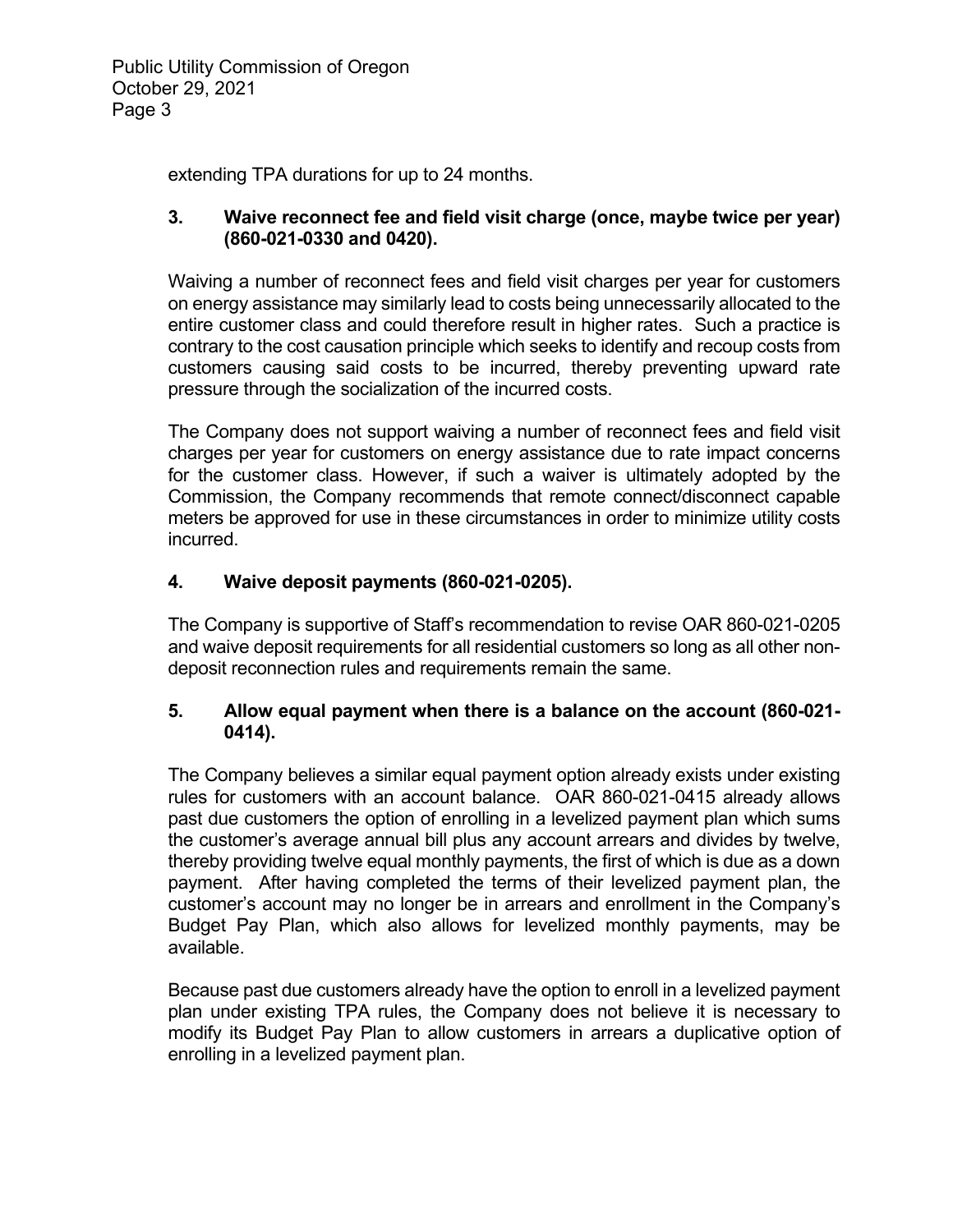## **6. Notify Energy Trust of customers placed on Energy Assistance. Share customer information, including energy usage and billing data.**

## o **Require Energy Trust to track EA customer activities and report on energy usage (Energy Usage Index) pre- / post- interaction.**

Idaho Power administers its own energy efficiency programs.

## **Medical Certificates:**

## **7. Maintain two-month self-certification (860-021-0410).**

The Company is supportive of Staff's recommendation to revise OAR 860-021-0410 and allow up to two months for qualifying medical professionals to submit confirming certification.

## **8. Maintain not required to enter a TPA (860-021-0415).**

The Company believes that enrollment in a TPA should be required for customers taking service under a medical certificate in order to help prevent customer balances from becoming unmanageable. Additionally, because there is not a limit to the number of medical certificates that a customer is able to take service under, not requiring customers to enroll in a TPA could result in the Company's bad debt expense increasing and therefore causing upward pressure on rates.

#### **Severe Weather Moratorium (860-021-0407):**

## **9. Add AQI (100 and above (or 150 and above)) to the rule.**

In accordance with Commission Order No. 21-236 in Docket No. UM 2114, the Company has put in place a customer protection which prevents disconnections from occurring in areas where the day's Air Quality Index ("AQI") is 101 or higher. The Company supports a customer protection for when the AQI is 101 or higher being made permanent and being included in OAR 860-021-0407.

### **10. Add wildfire displacement (no disconnects during an evacuation order; or the day of and day after the order has been lifted) to the rule**.

## o **Potentially adding a reconnection rule for customer's impacted by wildfires and recently disconnected, i.e. last 72 hours.**

The Company supports adding wildfire displacement to the rule to help mitigate disconnections from occurring during an evacuation order and on the day of and day after the evacuation order has been lifted. However, the Company is concerned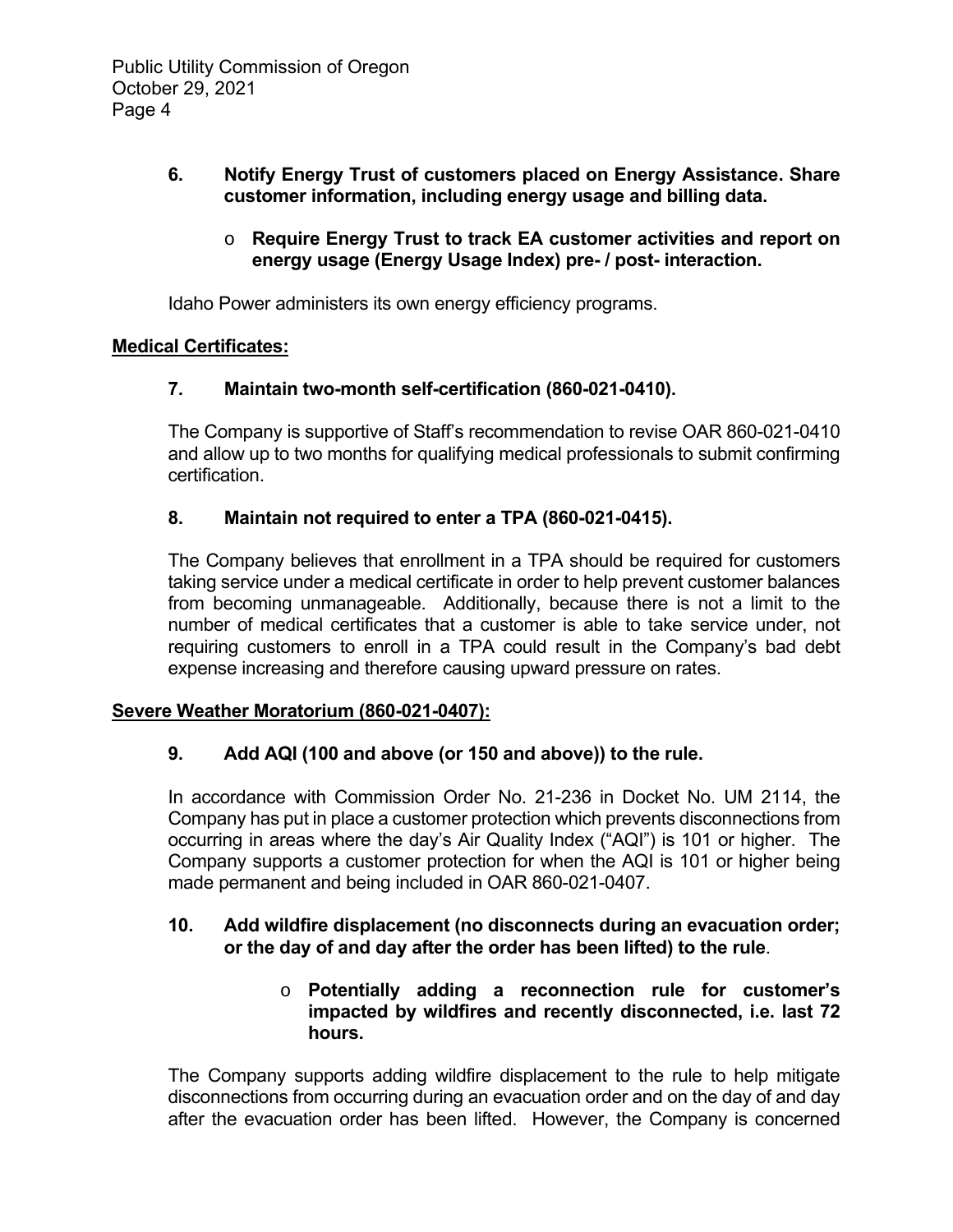about its ability to comply with this rule update because it may not always be notified or made aware of all evacuation orders being issued within its service area. Therefore, it's possible the Company may not always be knowledgeable of when compliance with the proposed disconnection and reconnection rule provisions is required and would request some flexibility be provided within the updated rule's language. Additionally, the Company would likely have to manually track each evacuation order it's made aware of until a systematic solution could be developed and implemented.

# **11. Add the 3 days before and after 32 degrees.**

### o **Potentially adding a reconnection rule for customers recently disconnected**

The Company is currently exempt from the temperature threshold specified in section (1) of OAR 860-021-0407.

Due to the weather conditions of higher elevation cities within the Company's service area in Oregon, which may experience prolonged average temperatures under 32 degrees, the Company currently offers a Commission-approved<sup>1</sup> Winter Protection Program from December 1st through the end of February. During the months in which the Company's Winter Protection Program is available for enrollment, residential customers that declare they are unable to pay their bill and whose household includes children, elderly or infirm residents ("Eligible Customers") are protected from disconnection for nonpayment.

## **12. Add 3 days day before and after a heat advisory**.

## o **Potentially adding a reconnection rule for customers recently disconnected**

The Company does not support extending the severe weather moratorium period to three days before and after a local heat advisory as implementation of such a requirement may not be practicable due to the variability of weather forecasts.

**13. Add an incentive for utility to have a winter protection program, potentially Incentivizing a program that would ban disconnections from Dec 1st – March 1st for customers receiving energy assistance, any customer having difficulty paying their bill if the household has children under 18 years old, people 62 years or older, or people whose health would be threatened by the loss of service. (This would be in lieu of the 32-degree protection listed above)** 

The Company currently offers a Winter Protection Program which protects Eligible

<sup>1</sup> The Commission approved the Company's Tariff Advice No.17-08 on November 21, 2017.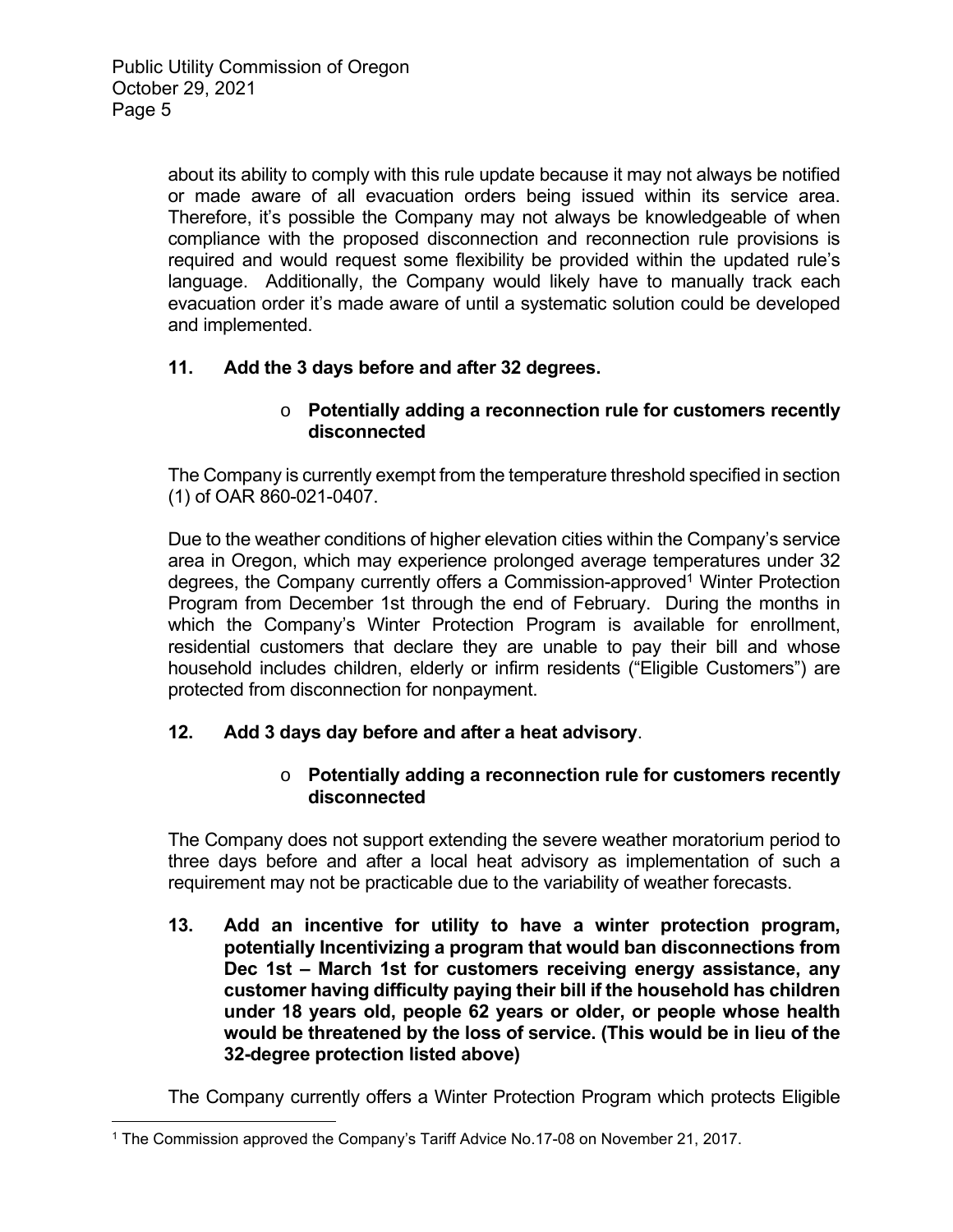Customers from being disconnected for nonpayment from December 1st through the end of February. Although the Company believes Winter Protection Programs should be in place to protect the health of medically at-risk customers or occupants, it does not support including receipt of energy assistance as a qualifying measure for program participation for medically healthy households.

Additionally, the Company proposes "infirm" be used opposed to the current suggestion of "people whose health would be threatened by the loss of service." The suggested verbiage may allow broad entrance by currently healthy individuals into the Company's Winter Protection Program and therefore may not adequately balance protecting medically at-risk customers or occupants with mitigating the excessive accumulation of past due balances.

## **Basic Energy Allotment when customers are disconnected:**

- **14. Customers essentially wouldn't lose all access, but still retain access to a minimal (lifeline) amount of energy for a given period of time as they obtain funding to be reconnected.** 
	- o **Funded through a blend of tariff/voluntary-giving programs.**

### **May require investments in smart/net meters or other infrastructure investments**

Customers' equipment is designed to operate within a specific voltage range and deviating outside that range would result in power quality issues including the potential for mis-operation and damage to the equipment. As such, the Company is currently not aware of a way to provide a "lifeline" amount of energy, without having control of customers' specific outlets, appliances or loads, while still being able to provide acceptable power quality. Additionally, the investment in infrastructure necessary, if such a proposal were possible, would likely far outweigh any program benefits achieved. Therefore, the Company does not support a basic energy allotment program after a customer has been disconnected.

#### **Voluntary Programs:**

15. **We would like to introduce procedure for allowing customers to donate money to a fund for disconnection abatement. This fund will be included on every customer bill and will allow for rounding up or making a specific donation amount. Those funds would be dispersed to customer's facing disconnection, i.e. to defray costs associated with disconnection. These funds should be dispersed to customers, with minimal (>10% of total funds being spent on administrative costs.)**

The Company believes its existing voluntary program, Project Share, is similar to the